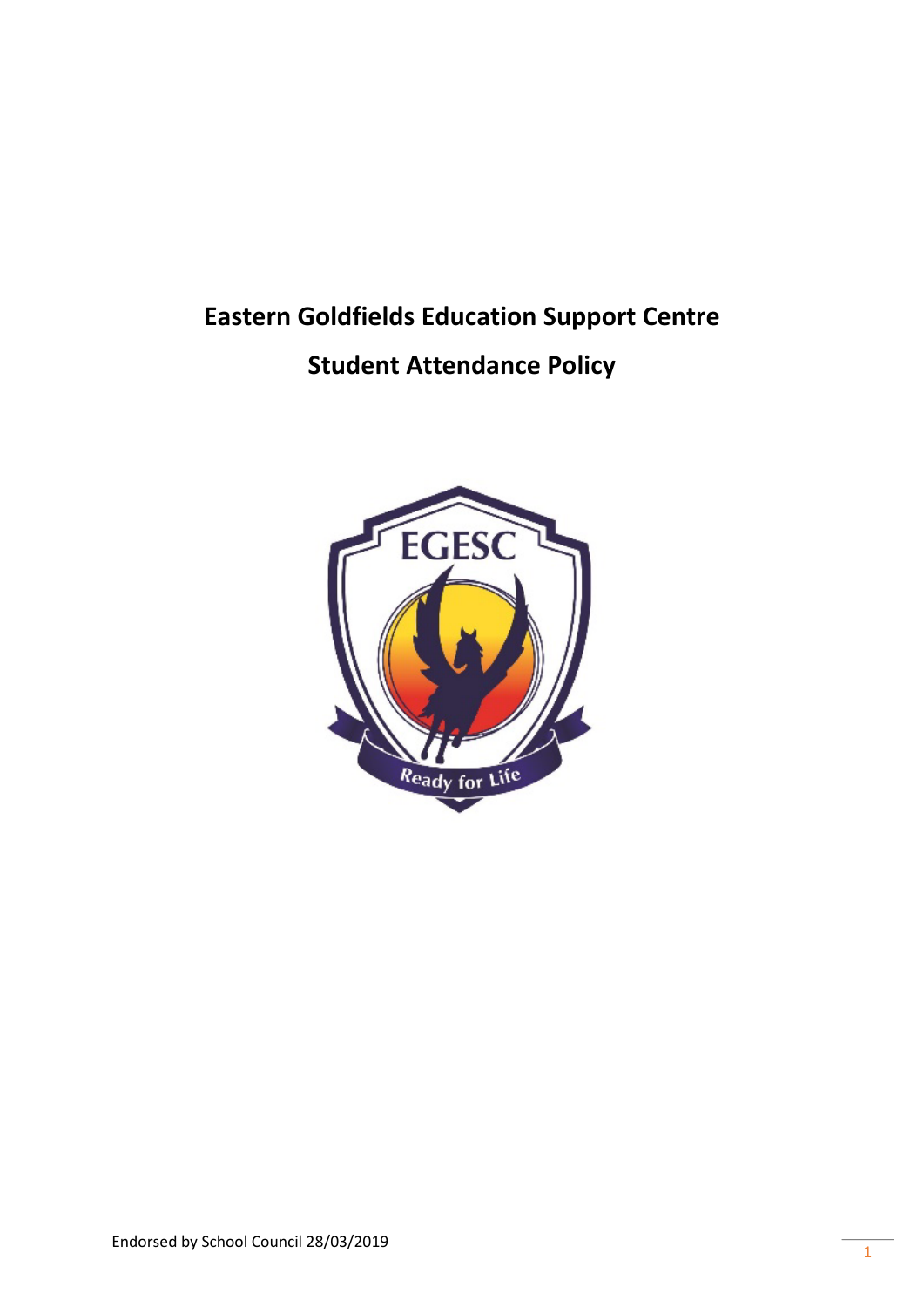# **Rationale**

Eastern Goldfields Education Support Centre aims to provide a safe, supportive and engaging learning environment, where our students, staff and parents feel a sense of pride and belonging. We believe in working with parents and caregivers to support and improve student attendance.

Helping students establish and maintain positive 'attendance careers' is a critical element for them to achieve success at school. Early intervention in most instances brings about improvement.

A student's attendance may be identified as a concern if:

• the number and frequency of absences is high (student is attending below 90% of the time);

• individual student circumstances require personalised strategies.

This document outlines our whole school attendance processes; including intervention in circumstances where students develop patterns of persistent absences.

### **Promoting and celebrating attendance**

Our teachers provide rich and engaging learning experiences for all students, tailored to their individual needs and interests. Students, staff and families form strong relationships to ensure that everyone feels welcomed, valued and successful at school.

Regular school attendance (of over 90%) is recognised by the presentation of certificates to individual students each term, and students with improved attendance receive a letter of congratulations from the principal. Whole class attendance is acknowledged with an award at each assembly for the classroom with the lowest unauthorised absence rate (as not to punish classes who have students absent for valid reasons).

# **Monitoring student attendance**

At Eastern Goldfields Education Support Centre, we deliver an attendance monitoring and intervention system that provides consistent and effective identification of all students with persistent absences.

Our attendance processes are publicised and understood by all staff, parents and students. Student attendance is accurately recorded and rigorously monitored. Parents are advised of all absences via text message each morning, and subsequently contacted by a phone call from the teacher and/or principal to discuss attendance concerns. Individual and whole school assessment data is analysed to identify patterns of attendance and students at educational risk.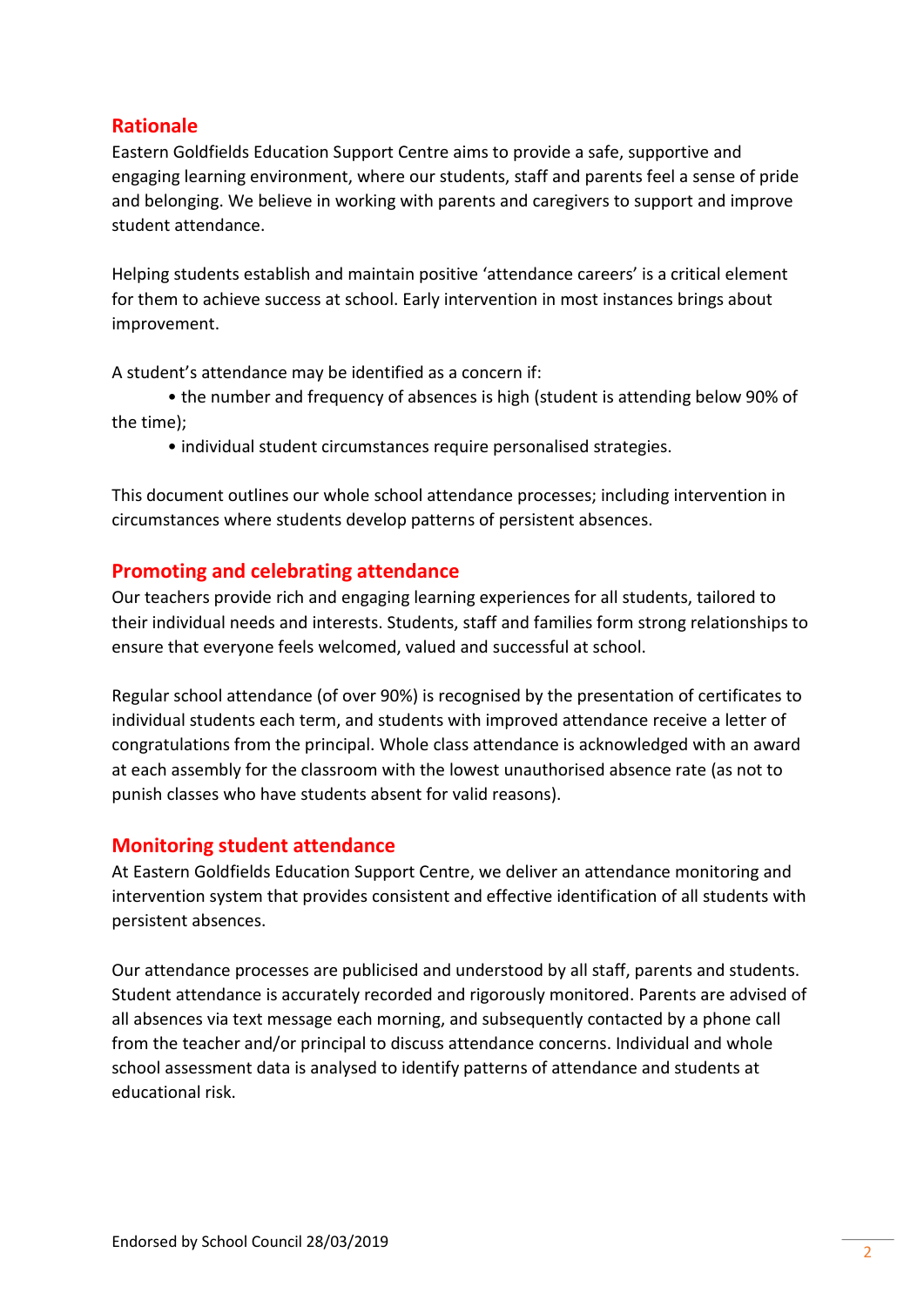# **Persistent absences**

If a student's attendance falls below an acceptable level or patterns of absences change (e.g. they become increasingly late), school staff will contact parents to investigate the reasons why the student is not attending school.

# **Students with complex needs**

#### Medical needs and disability

All enrolled students, including those with chronic long term illness are given the opportunity to access appropriate educational programs and maintain connections with their school community.

Students who are frequently absent due to disability, physical or mental illness will require special consideration. In such cases, parents and appropriate school support services are engaged to ensure students have the opportunity to complete requirements of an appropriate educational program, including assessment tasks.

#### School refusal

School refusal describes students who experience difficulties with student attendance because of severe emotional distress. Students may be absent from school entirely, attend school initially but leave during the day, enter school with severe behaviour problems (e.g. clinging, crying, tantrums, refusal to move, running away) or remain at school but in an extremely distressed state.

School refusal is indicated in situations where the following points are evident:

- Emotional distress
- Parents aware of the absence
- Absence of antisocial behaviour
- Usually stays at home during school hours
- Child usually willing to do schoolwork

Interventions for school refusal include parental involvement and exposure to school. *The longer the child stays out of school, the more difficult it is to facilitate a return.* School refusal is a complex problem and may require the involvement of additional support, such as the school psychology service to develop a plan to re-engage the student.

# **Working with families**

Our teachers work hard to foster relationships with students and parents. We take the time to attempt communication with families in a range of supportive ways including the sending of text messages, phone calls from the teacher and/or principal, newsletters, letters home, face-to-face conversations and home visits (by badged attendance officers).

Parents are required, by law, to provide an explanation for all student absences, either verbally or in writing.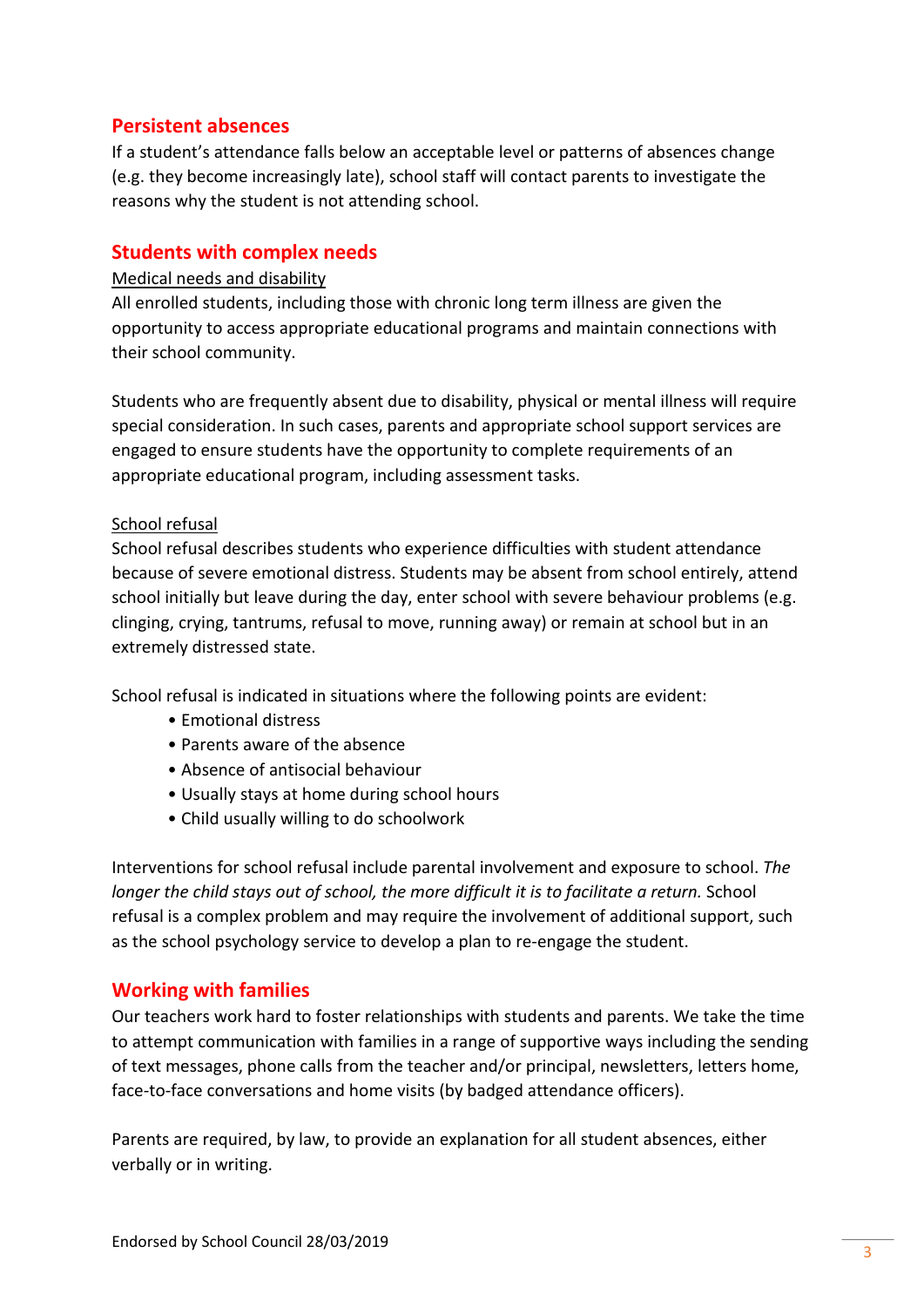# **What is low attendance?**

- 90% + is regular attendance
- 80-90% is indicated student risk
- 60-80% is moderate student risk
- below 60% is severe student risk

*Regular attendance is critical for students to achieve optimal learning at school. Missing school adds up:* 

If a **child misses an average of five days a term** (years 1 to 10), they miss approximately **one year** of school! If a **child misses one day a week** (from years 1 to 10), they will miss almost **two years** of school! If a **child misses two days a week** (from years 1 to 10), they will miss almost **four years** of school!

# **Attendance process flow chart**

#### **Day to day management of attendance**

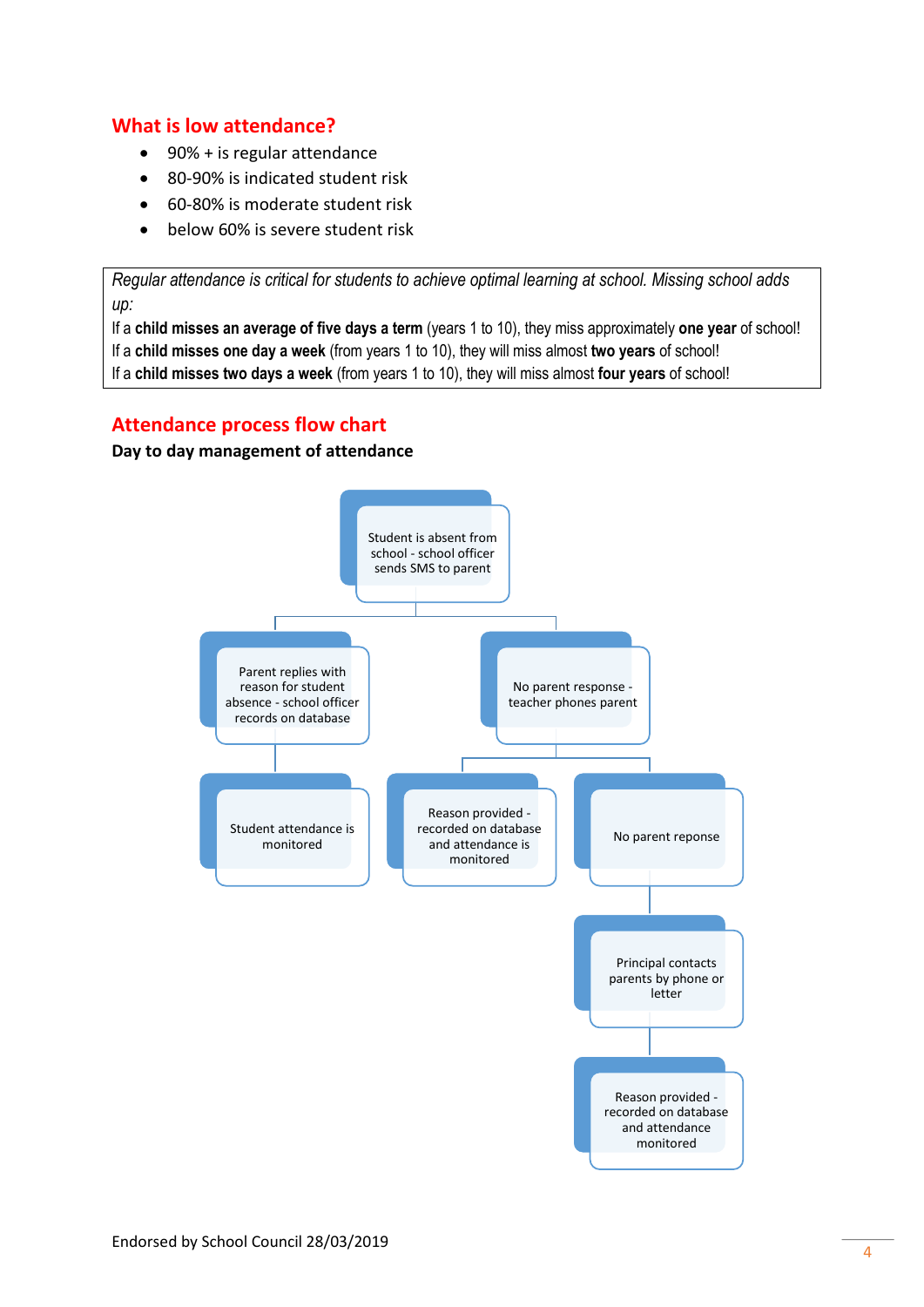